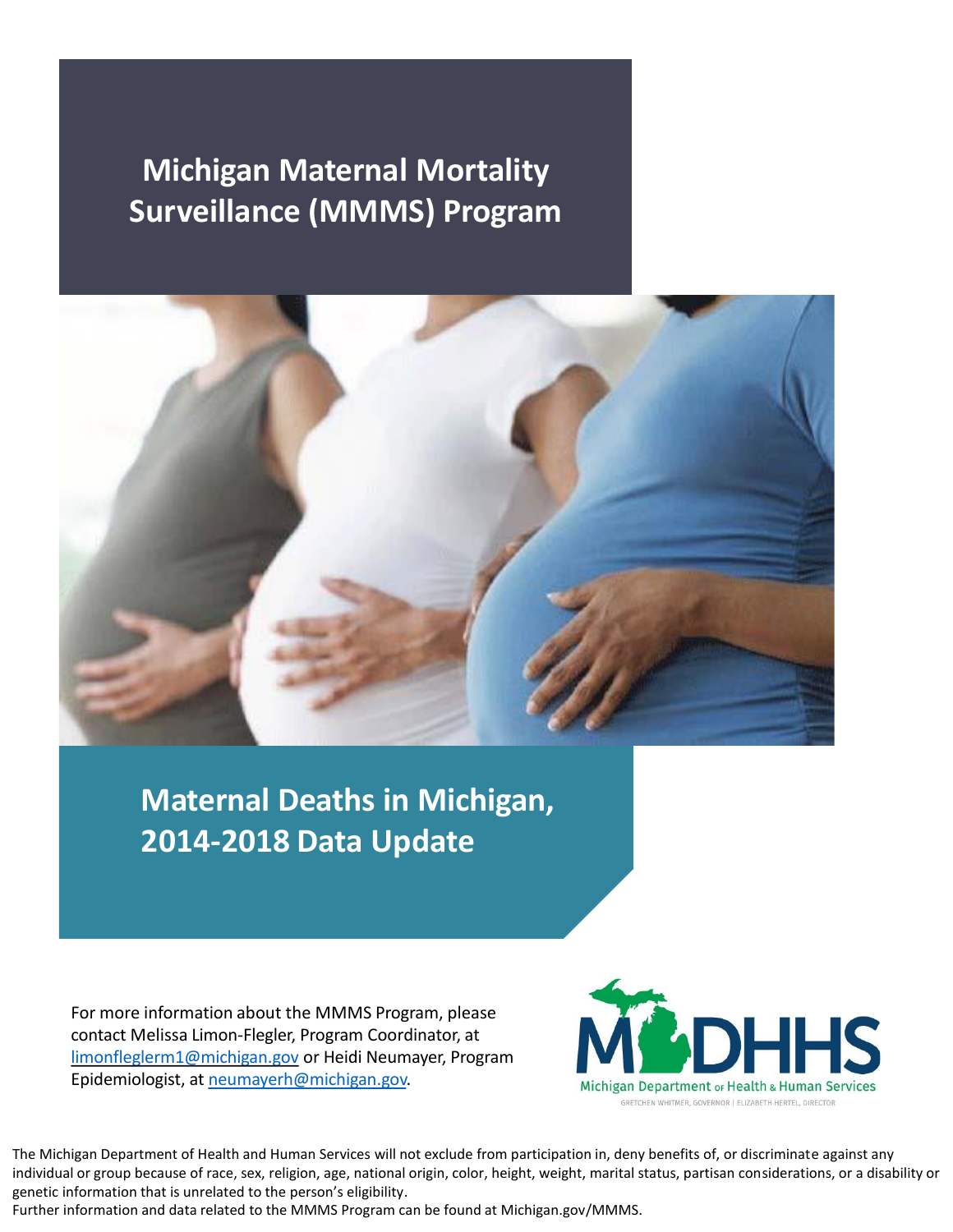### Key Findings

- All maternal deaths, defined as those that occur during pregnancy or within one year of pregnancy, are reviewed by the Michigan Maternal Mortality Review Committee (MMRC).
- Deaths are categorized as either **pregnancy-related** (pages 2-3) or **pregnancy-associated, not related** (page 4).
- A total of **448 maternal deaths** were reported in Michigan during 2014-2018, of which **37 deaths** were verified as not being pregnant.
	- During 2014-2018, **61 deaths** were identified as pregnancy-related.
	- The most common causes of pregnancy-related death were hemorrhage, infection/sepsis, thrombotic pulmonary embolism and hypertensive disorders of pregnancy.
	- During 2014-2018, **332 deaths** were identified as pregnancy-associated, notrelated.
	- The most common cause of pregnancy-associated, not related death were accidental poisoning/drug overdose and medical causes not directly related to the pregnancy.
	- Pregnancy-relatedness was unable to be determined for an additional **18 deaths**.
	- Disparities exist by race, age, and education level for both pregnancy-related and pregnancyassociated, not related deaths.
	- Among the reviewed pregnancy-related deaths, 62.3 percent were determined to be preventable; among the reviewed pregnancy-associated, not related deaths, 61.0 percent were determined to be preventable.

## Pregnancy-Related Mortality

**Pregnancy-related mortality** is the death of a person while pregnant or within one year of the end of a pregnancy from any cause **related to or aggravated by** the pregnancy or its management. This does not include accidental or incidental causes.

From 2011-2018, 102 women died of pregnancy-related causes in Michigan, which is a ratio of 11.3 deaths per 100,000 live births.

Michigan experienced consistently lower ratios of pregnancy-related maternal mortality as compared to the United States, apart from 2011 when the ratios were comparable (Figure 1). Between 2011 and 2017<sup>a</sup>, the national pregnancy-related mortality ratio remained relatively stable, while Michigan experienced between year fluctuations with an overall decrease between 2011 and 2018. Due to the relatively small numbers of cases in Michigan, a small change in deaths can lead to large changes in the mortality ratio.

It is important to note Michigan's pregnancy-related mortality ratios are based on a combination of vital records and MMRC determination. The national pregnancy-related mortality analyses do **Figure 1.** Pregnancy-Related Mortality in Michigan, 2011-2018



Date Sources: Centers for Disease Control and Prevention, Pregnancy Mortality Surveillance System, 2011-2017<sup>a</sup>; Michigan Department of Health and Human Services, Michigan Maternal Mortality Surveillance Program, 2011-2018; Michigan Department of Health and Human Services, Division for Vital Records and Health Statistics, Resident Death Files, 2011-2018

a2018 national data not yet available for comparison at time of report.

not include committee review. All data in this report except trend data (Figure 1 and Figure 4) reflect 2014-2018 aggregated.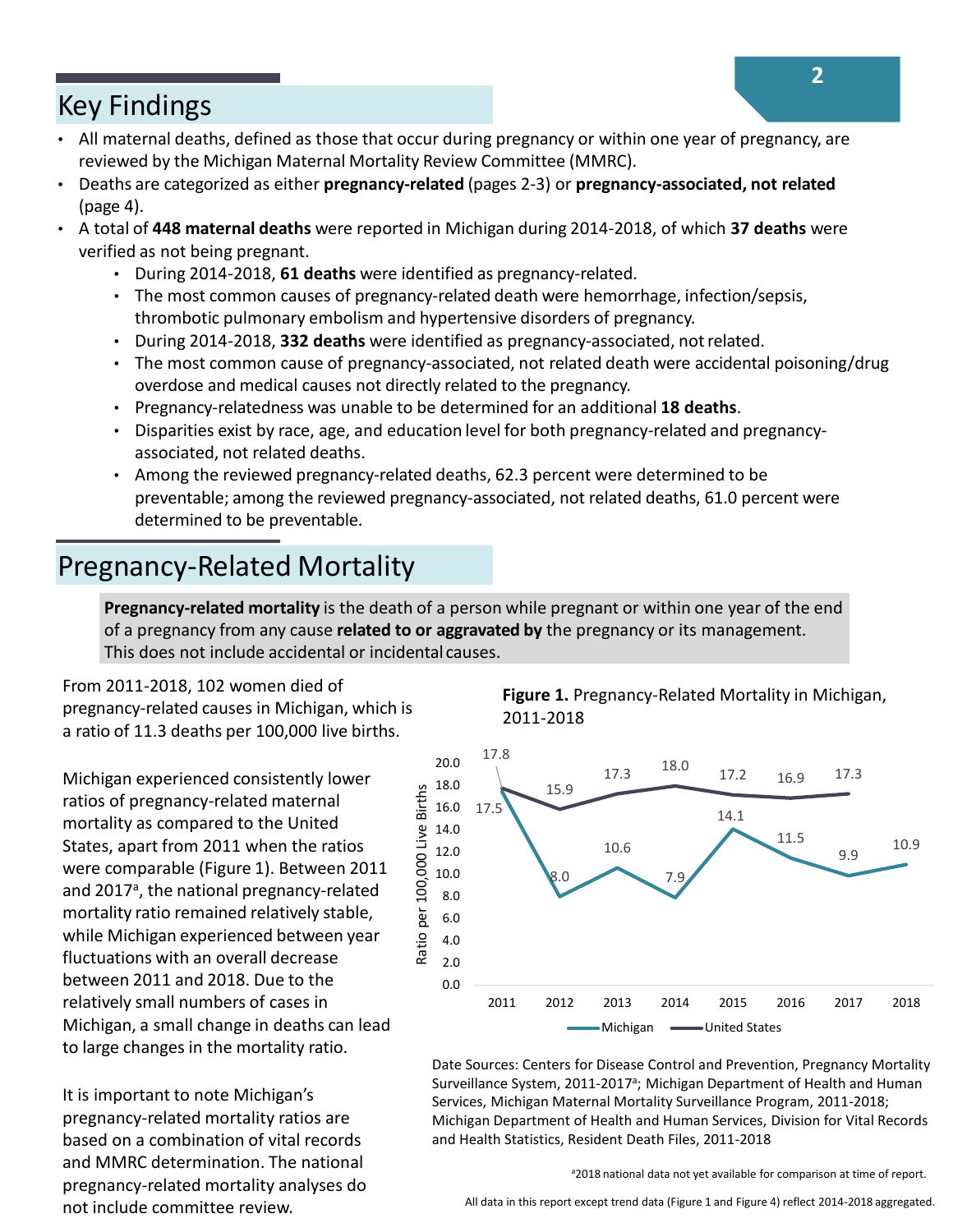## Pregnancy-Related Mortality

#### **Causes of Pregnancy-Related Deaths**

The most common causes of pregnancyrelated death in Michigan is hemorrhage (14.8%), followed by infection/sepsis, thrombotic pulmonary embolism, and hypertensive disorders of pregnancy (13.1%) (Figure 2). Cardiomyopathy is a less common, but significant cause of pregnancy-related maternal death.

Due to the small sample size for pregnancyrelated deaths, multiple cause of death groupings were suppressed. The following categories had between 1 and 5 pregnancyrelated maternal deaths: Amniotic fluid embolism, cerebrovascular conditions, cardiovascular conditions, mental health conditions, gestational trophoblastic disease, substance use disorder, homicide and other medical noncardiovascular conditions.

**Figure 2.** Causes of Pregnancy-Related Deaths in Michigan, 2014-2018



Note: Cause of death categories with <6 maternal deaths were suppressed.





#### **Pregnancy Period**

Pregnancy-related mortality can occur at any time during the pregnancy or the one-year period following the pregnancy. Between 2014 and 2018, most pregnancyrelated maternal deaths occurred 1- 42 days postpartum (44.3%) or during the antepartum or intrapartum pregnancy interval (36.1%). Antepartum refers to deaths that occur before childbirth and intrapartum refers to deaths that occur during labor or delivery.

Antepartum or Intrapartum  $\blacksquare$  1-42 days postpartum  $\blacksquare$  43 days or more postpartum

Date Sources: Michigan Department of Health and Human Services, Michigan Maternal Mortality Surveillance Program, 2014-2018; Michigan Department of Health and Human Services, Division for Vital Records and Health Statistics, Resident Death Files and Live Birth Files, 2014- 2018.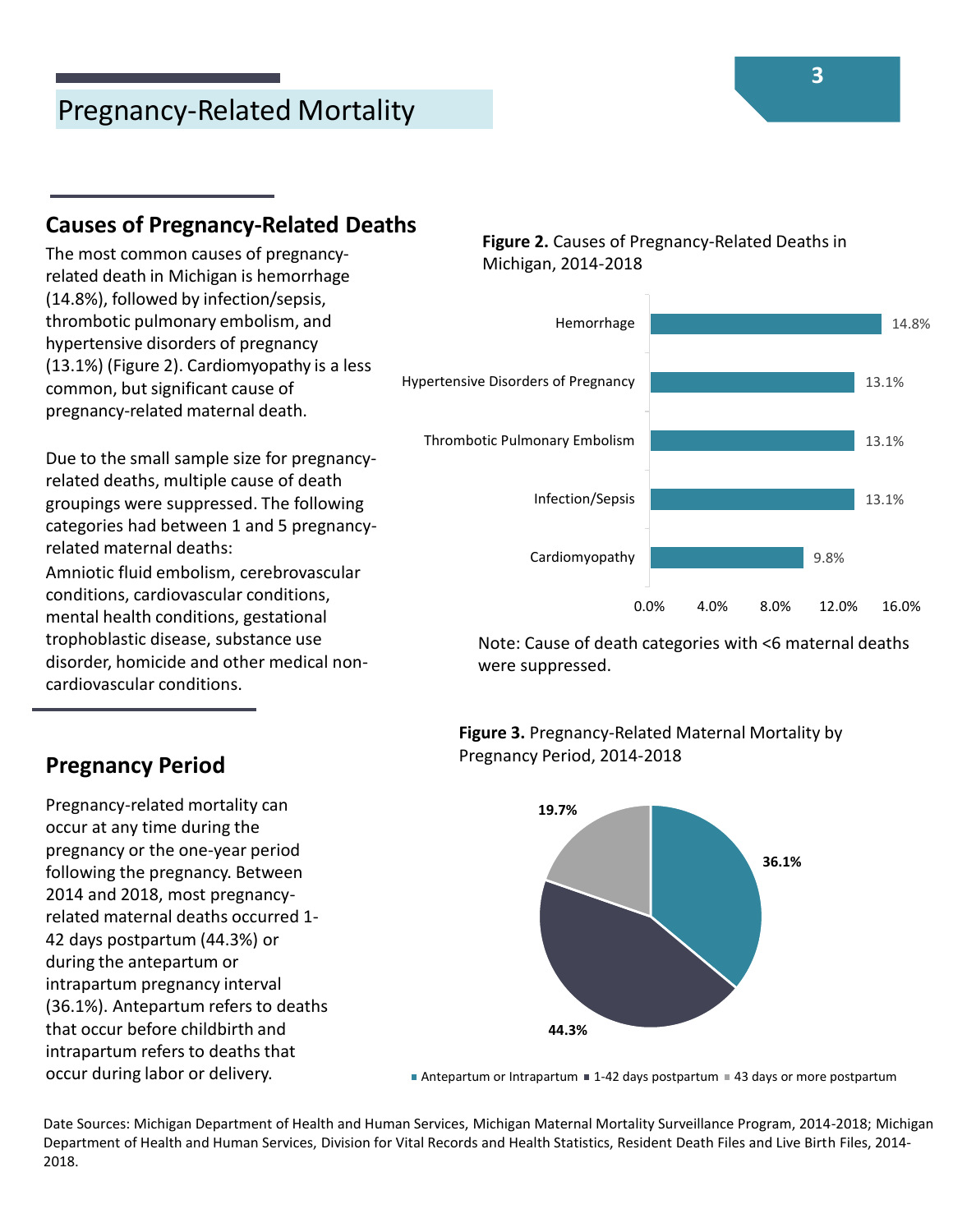## Pregnancy-Associated, Not Related Mortality

**Pregnancy-associated, not related mortality** is the death of a person while pregnant or within one year of the end of a pregnancy due to a cause **unrelated to** pregnancy.

From 2011-2018, 472 women in Michigan died from pregnancy-associated, not related causes for a ratio of 52.3 per 100,000 live births. This includes both accidental and medical causes of death which were determined to be unrelated to pregnancy.

The pregnancy-associated maternal mortality ratio in Michigan remained stable between 2011 and 2013 (approximately 41 pregnancy associated maternal deaths per 100,000 live births). The pregnancy-associated maternal mortality ratio fluctuated over the next five years with a high of 70.6 per 100,000 live births in 2016 to a low of 52.0 per 100,000 live births in 2017.

#### **Figure 4.** Pregnancy-Associated, Not Related Mortality in Michigan, 2011-2018



### **Causes of Pregnancy-Associated, Not Related Deaths**

The most common causes of pregnancy-associated, not related death are substance use deaths (36.1%), followed by medical causes not directly related to the pregnancy (32.2%)(Figure 5). Other common causes of death include motor vehicle accidents (12.0%), homicide (12.0%), and suicide (4.5%). Other accidental deaths and unknown causes of death make up the remaining pregnancyassociated, not related deaths.

**Figure 5.** Causes of Pregnancy-Associated, Not Related Deaths in Michigan, 2014-2018



**Figure 6.** Pregnancy-Associated, not Related Maternal Mortality by Pregnancy Period, 2014-2018



### **Pregnancy Period**

Pregnancy-associated, not related mortality can occur any time during the pregnancy or the oneyear period following the pregnancy. Between 2014 and 2018, most pregnancy-related maternal deaths occurred 43 or more days postpartum (68.4%), followed by the antepartum or intrapartum pregnancy interval 20.5%).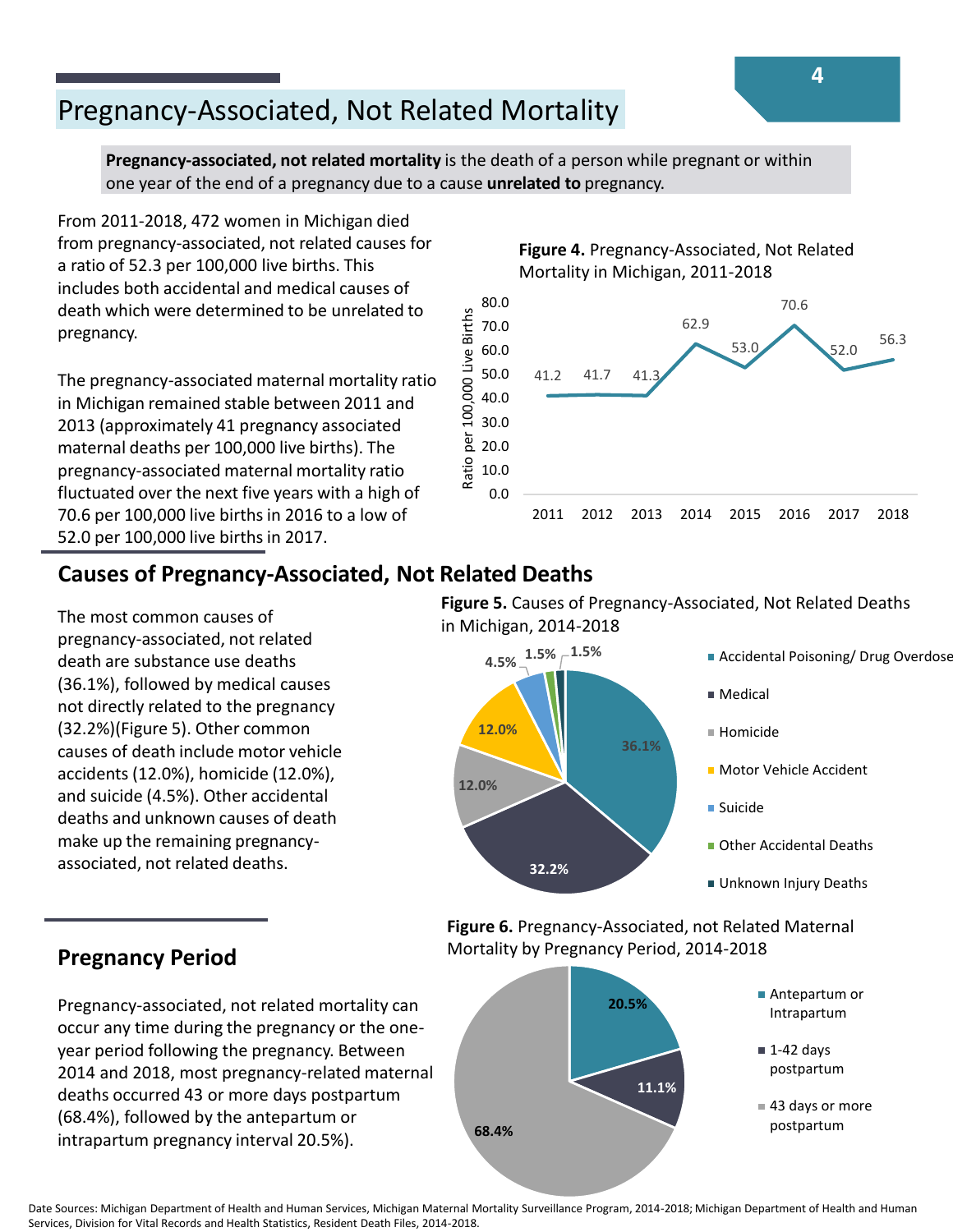## Pregnancy-Associated (Total) Mortality

**Pregnancy-associated (total) mortality** is the death of a person while pregnant or within one year of the end of a pregnancy. This includes pregnancy-related, pregnancy-associated, not related and deaths where pregnancy-relatedness was unable to be determined.



#### **Figure 7**. Pregnancy Associated Maternal Mortality Ratio by Prosperity Region, 2014-2018

### **Prosperity Region**

Between 2014 and 2018, Prosperity Regions 3, 6, 8 and 10 experienced higher pregnancyassociated maternal mortality ratios when compared to Michigan as a whole.

Prosperity Regions 1 experienced a similar pregnancy-associated mortality ratio when compared to Michigan overall.

Prosperity Regions 2, 4, 5, 7, and 9 experienced lower pregnancy-associated mortality ratios when compared to Michigan overall.



Date Sources: Michigan Department of Health and Human Services, Michigan Maternal Mortality Surveillance Program, 2014-2018; Michigan Department of Health and Human Services, Division for Vital Records and Health Statistics, Resident Death Files, 2014-2018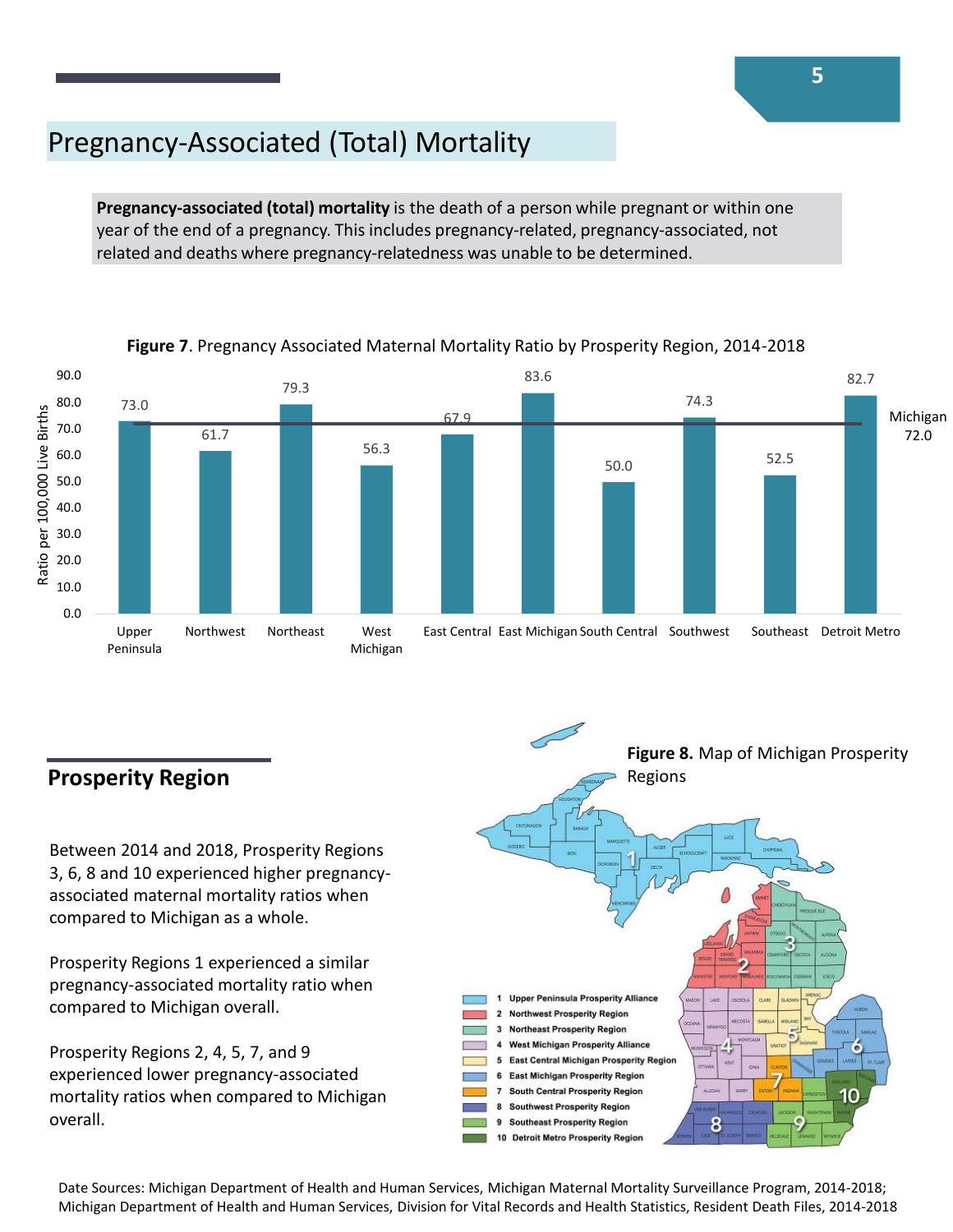### **Disparities**

### **Pregnancy-Related Mortality**

Nationwide, Black women die from pregnancy-related causes at a much higher ratio than white women. From 2014-2018, Black women were **2.8 times** more likely to die from pregnancy-related causes in Michigan (24.1 and 8.5 per 100,000 live births, respectively) (Figure 9). However, this is an improvement from 2007-2010, when Black women died from pregnancy complications five times more often than white women. This may be due to a larger decrease in the *average* number of pregnancy-related deaths in Black women compared to white women.

**Figure 9.** Pregnancy-Related Mortality Ratio ( per 100,000 Live Births) by Maternal Race, Michigan, 2014-2018



#### **Pregnancy-Associated, Not Related Mortality**

Disparities also exist among pregnancy-associated, not related deaths in Michigan. From 2014-2018, Black women were **1.4 times** as likely to die from pregnancy-associated, not related causes than white women in Michigan (81.6 and 56.6 per 100,000 live births, respectively) (Figure 10). White Black **Figure 10.** Pregnancy-Associated, Not Related Mortality Ratio (per 100,000 Live Births) by Maternal Race, Michigan, 2014-2018



Date Sources: Michigan Department of Health and Human Services, Michigan Maternal Mortality Surveillance Program, 2014-2018; Michigan Department of Health and Human Services, Division for Vital Records and Health Statistics, Resident Death Files, 2014-2018.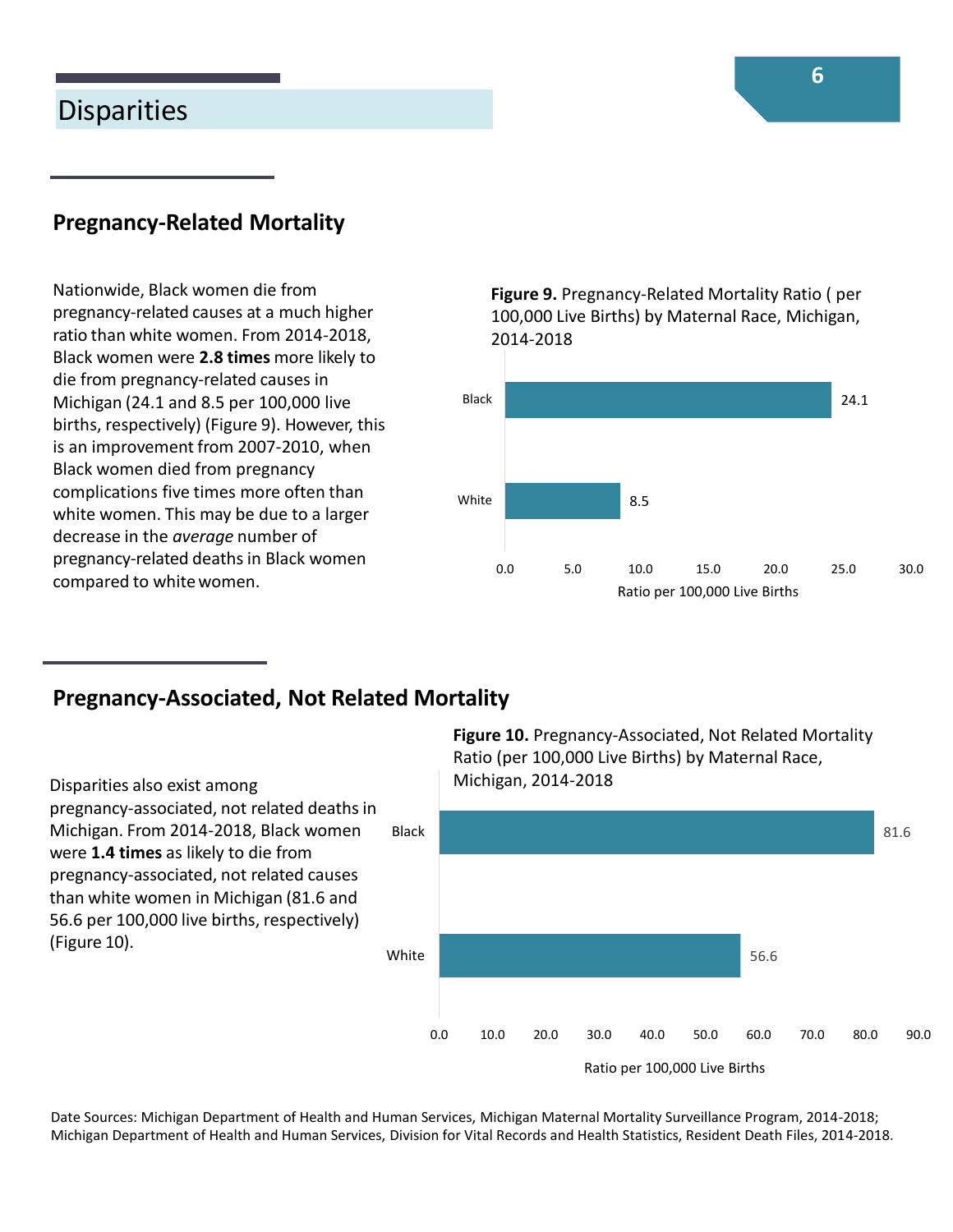### Preventability

The Maternal Mortality Review Committee (MMRC) considers whether an intervention at the provider, patient, facility, system, community or policy domain could have potentially averted the death. A death is considered **preventable** if the committee determines there was at least some chance of the death being averted by one or more reasonable changes in any domain at any level. Preventability is unknown if there is insufficient information available to determine if a death was preventable.





a Not all pregnancy-associated, not related maternal deaths are reviewed for preventability, typically due to expedited nature of the case. Between 2014 and 2018, 187 pregnancyassociated, not related cases were reviewed for preventability (Figure 12).

The majority of pregnancy-related deaths (62.3%) and pregnancy-associated, not related deaths (61.0%) were determined to be preventable by the MMRC.

Date Source: Michigan Department of Health and Human Services, Michigan Maternal Mortality Surveillance Program, 2014-2018.

### Recommendation Process

The MMMS program is a state-level structured process by which a multidisciplinary committee reviews cases of maternal death that occur during pregnancy, at delivery or within one year of the end of pregnancy. The purpose of the review is to identify medical systems and patient issues that can be addressed to better understand the underlying factors associated with each death and develop recommendations aimed at improving health outcomes for pregnant and parenting women at the community, provider, facility and system levels. The MMRCs generated 57 recommendations through their review of maternal deaths in Michigan and a full list can be found on our website at [Michigan.gov/MMMS.](http://www.michigan.gov/MMMS) Determinations are guided by the U.S. Center for Disease Control and Prevention, Maternal Mortality Review Information Application's (MMRIA) Committee Decisions Form.

### Priority Recommendations

The following table displays the MMMS priority recommendations (abbreviated) which meet the following criteria:

- Highest prioritization score
- **Primary and/or secondary prevention**
- Large and medium impact level
- Recommendations that have been made for more than one case

To view the full list of recommendations, visit [Michigan.gov/MMMS](http://www.michigan.gov/MMMS).

**Figure 12.** Preventability for Pregnancy-Associated, Not Related Deaths, MI 2014-2018<sup>a</sup>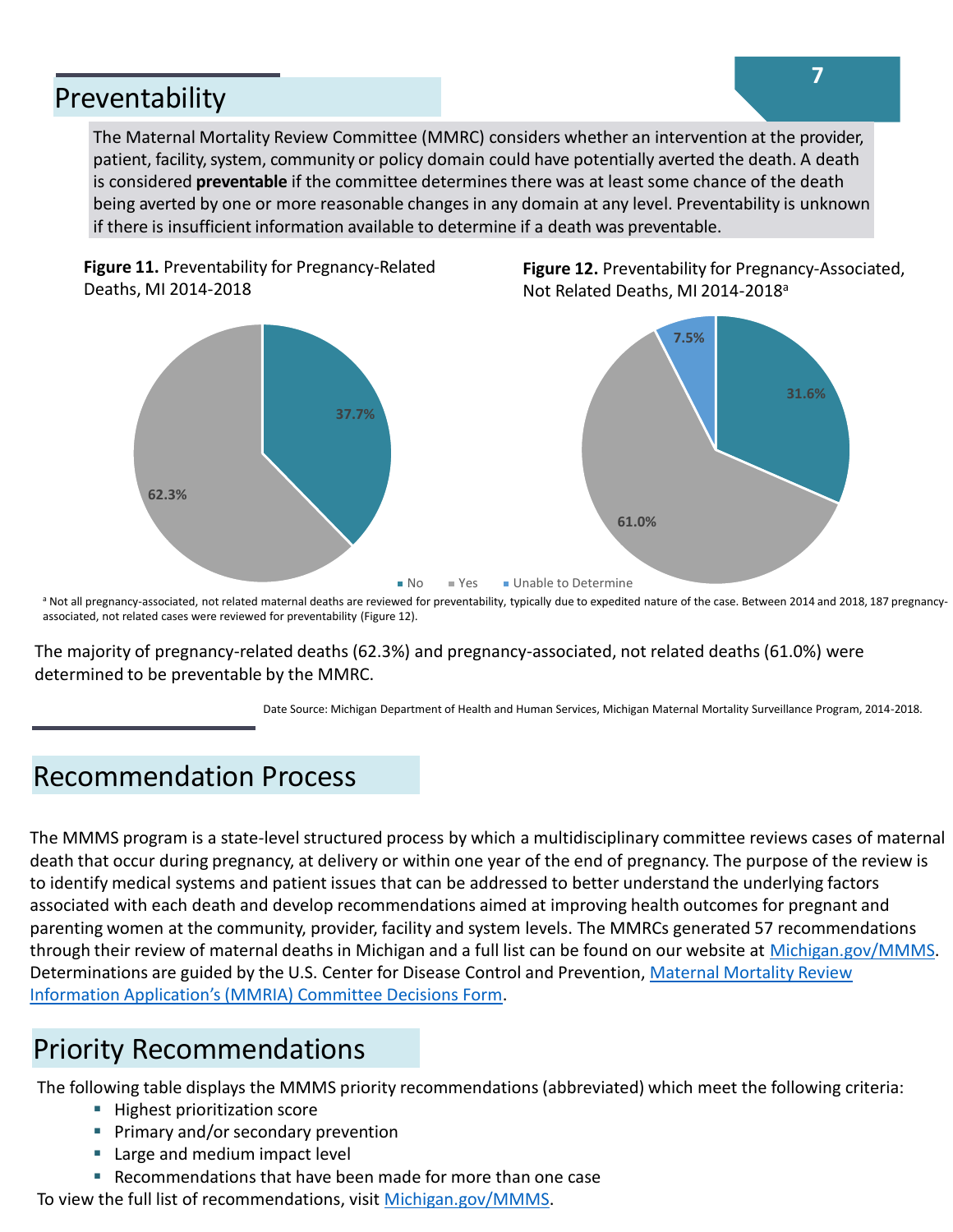#### MMMS/MMRC Priority Recommendations

The committee and MI-AIM staff will work toward **full implementation** of the AIM safety bundles: **Obstetric Hemorrhage** and **Severe Hypertension** in Pregnancy while working to adopt & implement the Safety Bundles:

- 1. Obstetric Care for Women with Opioid Use Disorder (+AIM)
- 2. Safe Reduction of Primary Cesarean Birth (+AIM)
- 3. Mental Health: Depression and Anxiety (+AIM)
- 4. Maternal Venous Thromboembolism (+AIM)
- 5. Sepsis bundle (CMQCC)
- 6. Improving Health Care Response to Cardiovascular Disease in Pregnancy and Postpartum (CMQCC)

Enact improved polices regarding; the completion of **depression screening** once a trimester and at postpartum visits and early follow up and referral for women who screen positive.

Increase access to home visiting/family support services for all pregnant and postpartum women in Michigan.

Facilitate a partnership between MI AIM and other medical organizations to **increase access to provider education** (on topics such as how to provide care coordination, what resources exist, etc.)

Partner with Family Planning and Chronic Disease to provide **contraceptive counseling** and **reproductive life planning**  education to providers working with individuals of reproductive age.

Implement a comprehensive **state-wide education initiative** to address pregnancy and its intersection with mental health, sexual abuse, IPV, trauma, substance use, and chronic health conditions as well as its increased occurrence in populations of women who are most **vulnerable and marginalized**.

Promote the National Suicide Prevention Lifeline and support expanding the capacity of the program in Michigan.

Provide women **wrap-around services** to help align systems of care and transform every interaction into an opportunity for change.

Continue to expand and implement **telemedicine interventions** to ensure timely access.

Encourage providers and hospital discharge planners to **use doulas, community health workers, family support professionals** and **home visiting programs** to **improve access to care and provide peer support** to pregnant and parenting women.